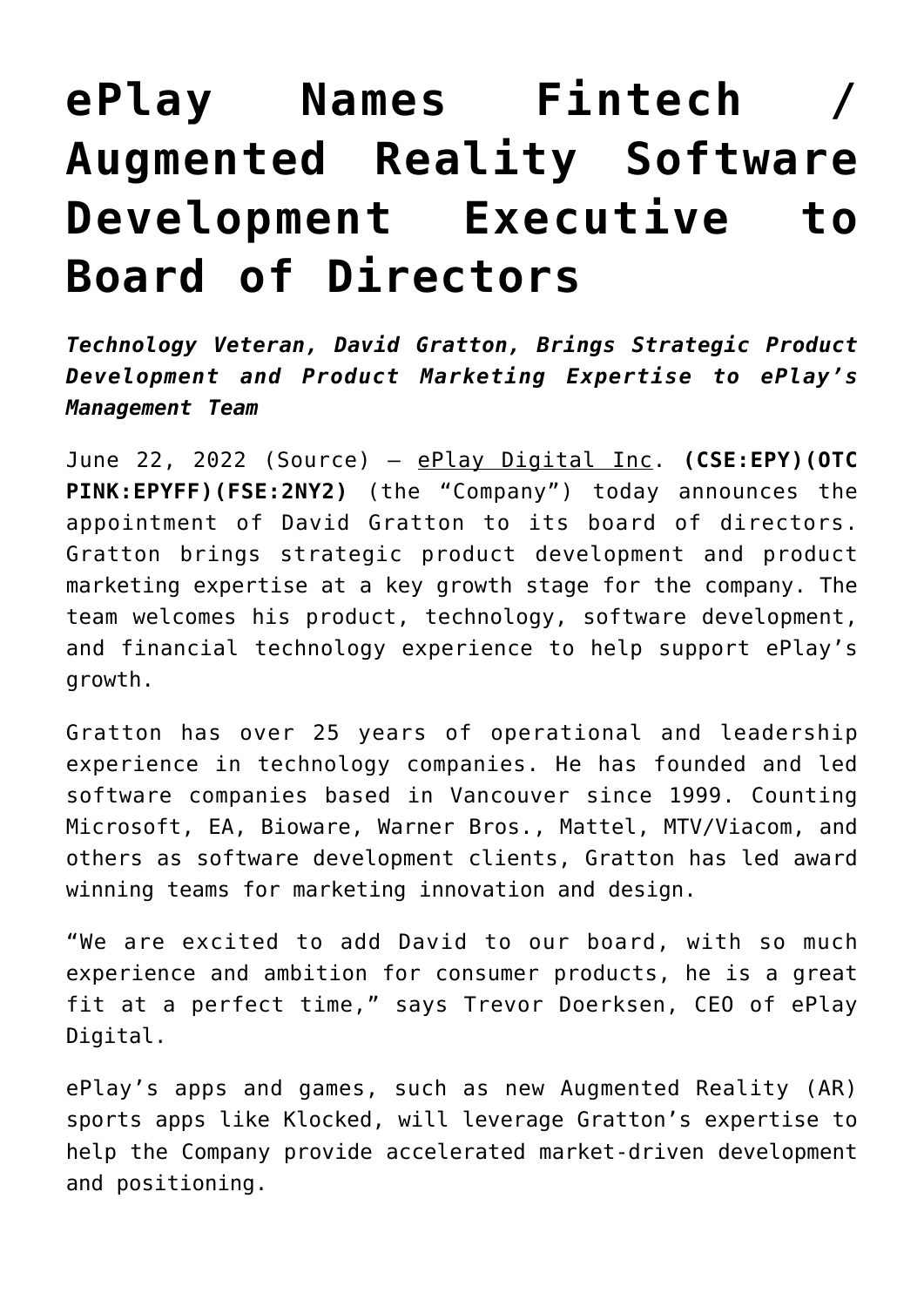"I am excited to be a part of an innovative company where sports, technology, and augmented reality intersect," says David Gratton, ePlay Digital Director.

ePlay Digital wishes to thank Lew Turnquist for all his service, active leadership, and stewardship of the Company since 2017.

## **About ePlay**

[ePlay Digital](https://pr.report/qEwF3LTj) Inc. is a mobile game creator and publisher specializing in sports, esports and entertainment augmented reality titles, including the, award-winning, augmented reality running app, [Klocked.run,](https://pr.report/Ty36o8V7) sports gaming app [Fan Freak,](https://pr.report/DzcNT8Ra) flagship title [Big Shot Basketball](https://pr.report/D0mxuGbt) and Howie Mandel mobile game collaboration – [HowiesGames.fun.](https://pr.report/bwZfiBNp) ePlay is operated by an award-winning team of sports, gaming and eSports leaders as well as broadcast and digital technology industry experts, software engineers and athletes who have brought dozens of game titles to market for companies including Time Warner Cable, ESPN, Sony Pictures, AXS TV, Intel, AXN, Fiat, CBS, and others.

ePlay's wholly-owned subsidiary [Mobovivo](https://pr.report/OU8or03Q) specializes in augmented reality, mobile game, Web3, and metaverse development.

## **Further Information**

Further details are available under the Company's profile on SEDAR at [www.sedar.com](https://pr.report/rYc5RpXa) and the Company's profile on the CSE's website at [www.thecse.com/.](https://pr.report/ycrIuVfN)

**For further media information, or to set up an interview, please contact:** ePlay Digital Inc. Trevor Doerksen  $(310)$  684-3857 E-mail: [info@eplaydigital.com](mailto:info@eplaydigital.com)